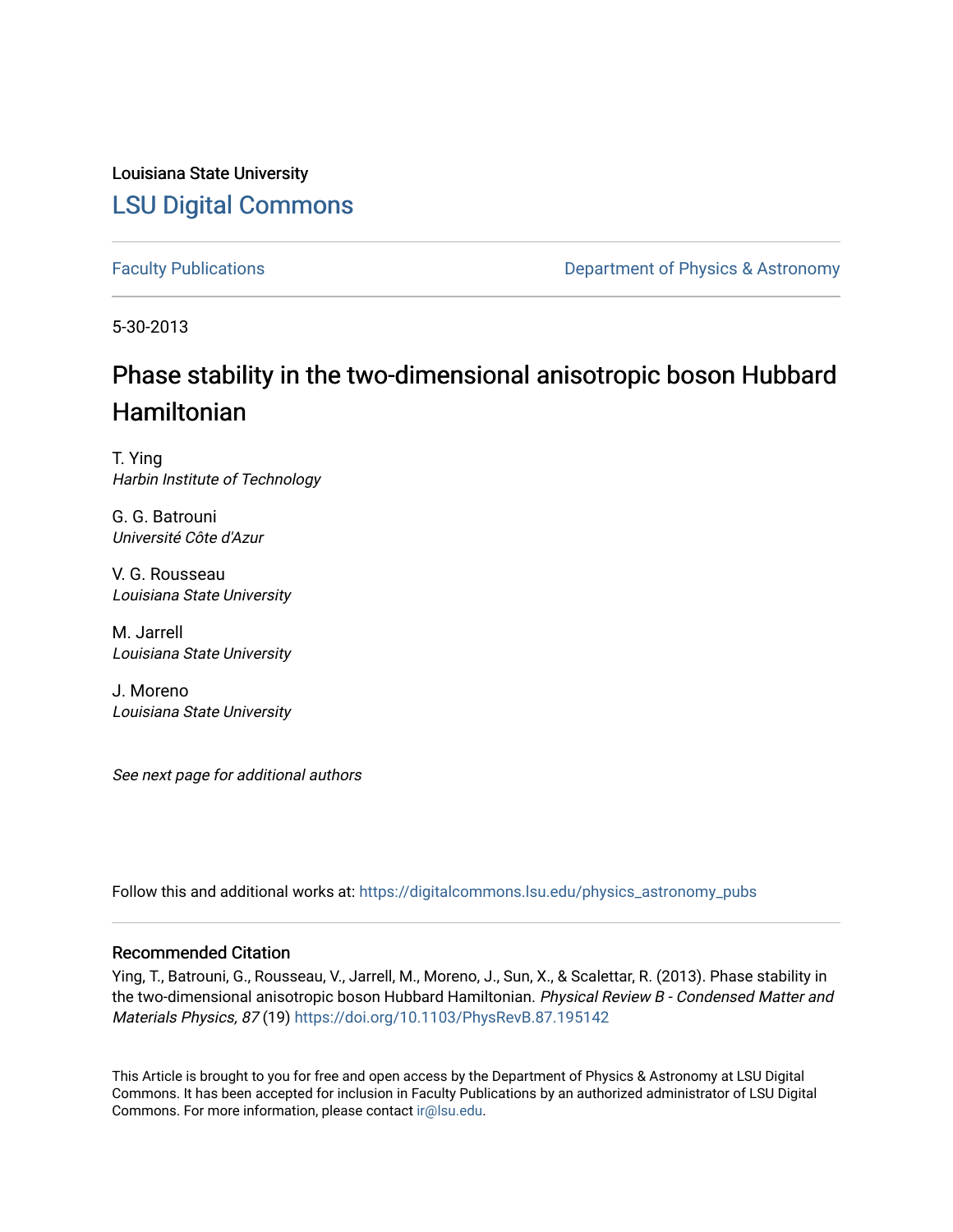## Authors

T. Ying, G. G. Batrouni, V. G. Rousseau, M. Jarrell, J. Moreno, X. D. Sun, and R. T. Scalettar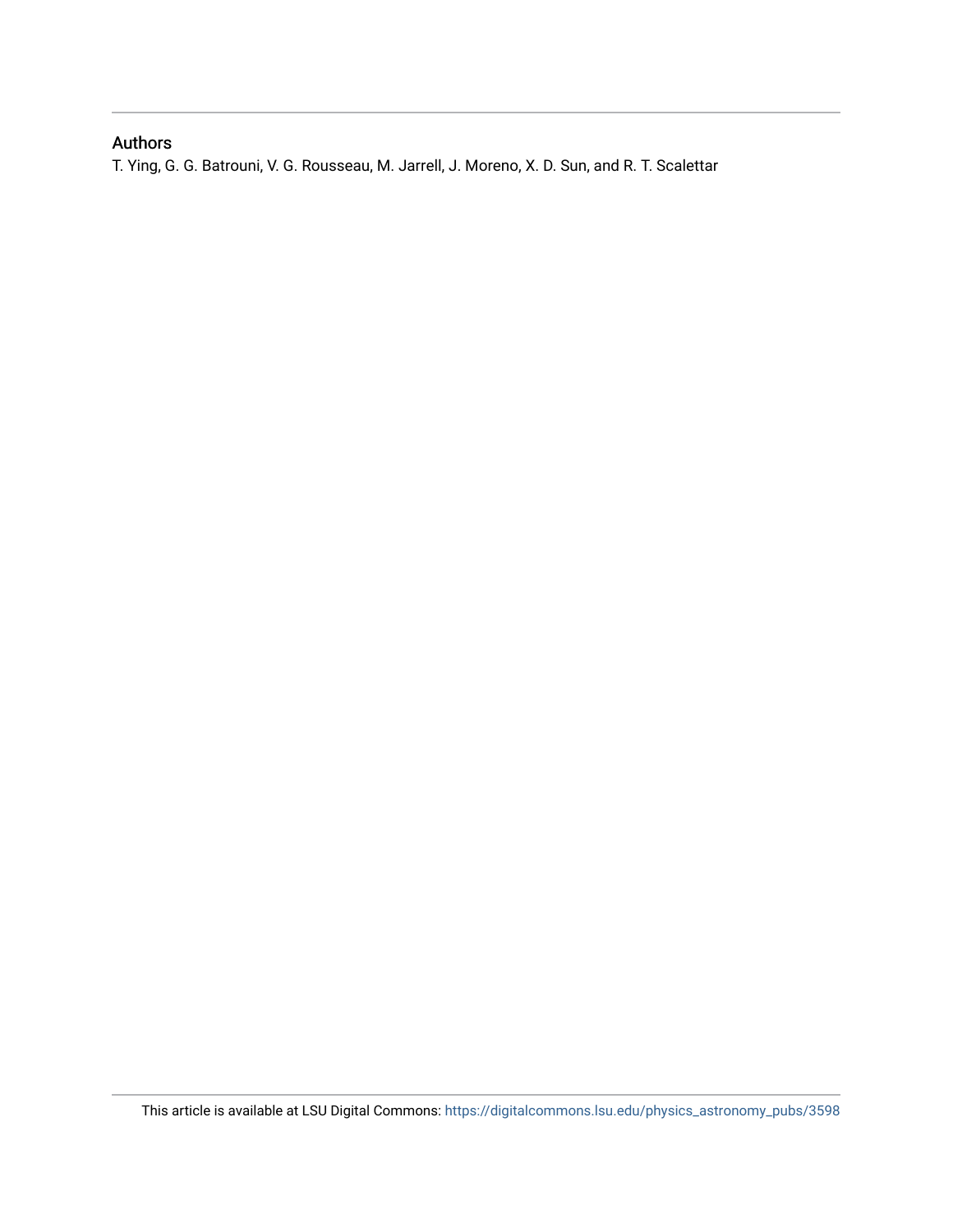

# CHORUS

This is the accepted manuscript made available via CHORUS. The article has been published as:

# Phase stability in the two-dimensional anisotropic boson Hubbard Hamiltonian

T. Ying, G. G. Batrouni, V. G. Rousseau, M. Jarrell, J. Moreno, X. D. Sun, and R. T. Scalettar Phys. Rev. B **87**, 195142 — Published 30 May 2013

DOI: [10.1103/PhysRevB.87.195142](http://dx.doi.org/10.1103/PhysRevB.87.195142)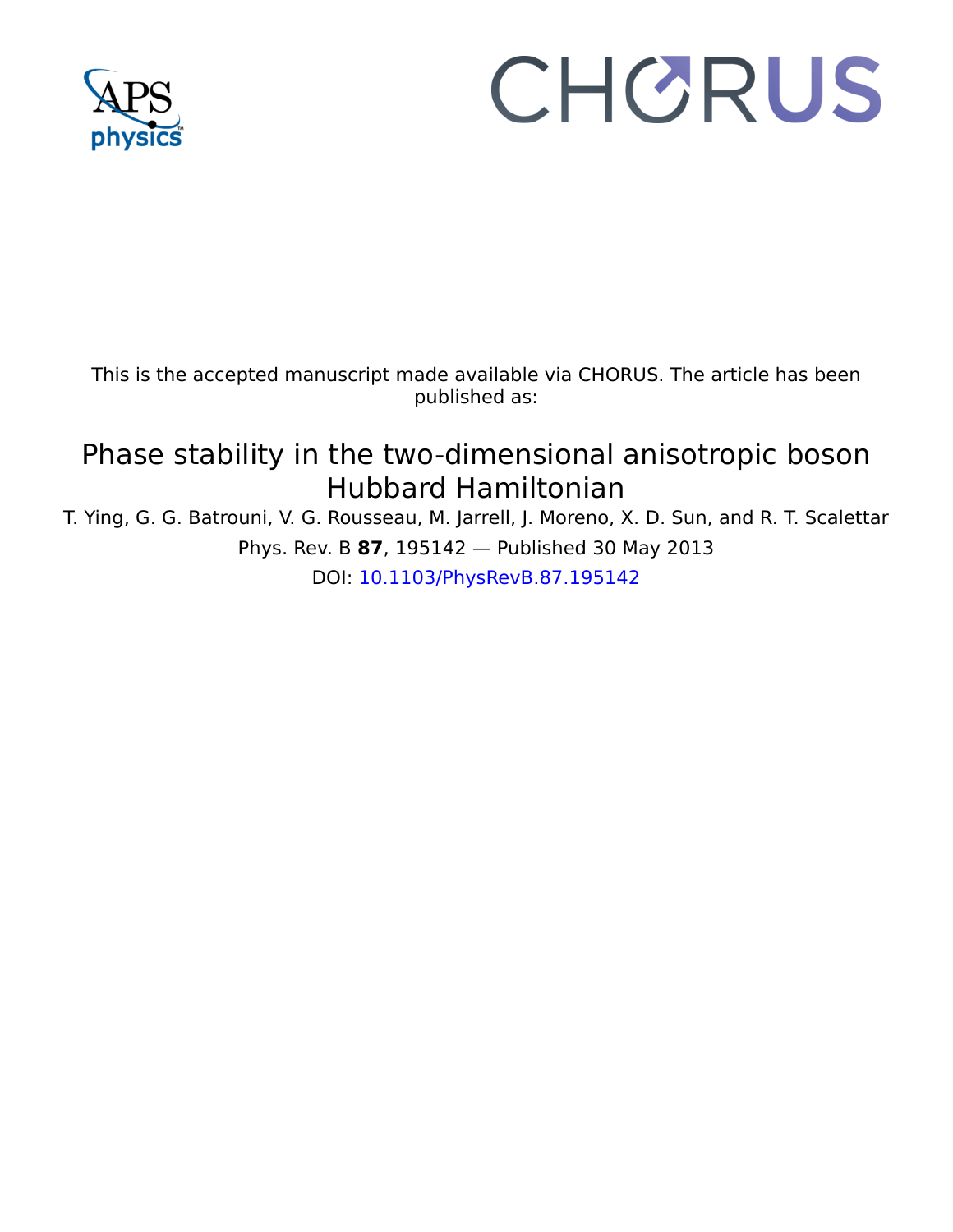#### Phase Stability in the Two dimensional Anisotropic Boson Hubbard Hamiltonian

T. Ying<sup>1,2</sup>, G.G. Batrouni<sup>3,4,5</sup>, V.G. Rousseau<sup>6</sup>, M. Jarrell<sup>6</sup>, J. Moreno<sup>6</sup>, X.D. Sun<sup>1</sup>, and R.T. Scalettar<sup>2</sup>

 $1$ Department of Physics, Harbin Institute of Technology, Harbin 150001, China

<sup>2</sup> Physics Department, University of California, Davis, California 95616, USA

<sup>3</sup>INLN, Université de Nice–Sophia Antipolis, CNRS; 1361 route des Lucioles, 06560 Valbonne, France

4 Institut Universitaire de France

 $5$ Centre for Quantum Technologies, National University of Singapore; 2 Science Drive 3 Singapore 117542 and <sup>6</sup>Department of Physics and Astronomy, Louisiana State University, Baton Rouge, Louisiana 70803, USA

The two dimensional square lattice hard-core boson Hubbard model with near neighbor interactions has a 'checkerboard' charge density wave insulating phase at half-filling and sufficiently large intersite repulsion. When doped, rather than forming a supersolid phase in which long range charge density wave correlations coexist with a condensation of superfluid defects, the system instead phase separates. However, it is known that there are other lattice geometries and interaction patterns for which such coexistence takes place. In this paper we explore the possibility that anisotropic hopping or anisotropic near neighbor repulsion might similarly stabilize the square lattice supersolid. By considering the charge density wave structure factor and superfluid density for different ratios of interaction strength and hybridization in the  $\hat{x}$  and  $\hat{y}$  directions, we conclude that phase separation still occurs.

PACS numbers: 71.10.Fd, 02.70.Uu

#### I. INTRODUCTION

in the charge density wave structure factor and superfluid dention strength and hybridization in the  $\hat{x}$  and  $\hat{y}$  directions, we concluded<br>numbers: 71.10.Fd, 02.70.Uu<br>**INTRODUCTION** Most studies of the considered th In fermionic systems the competition between phase separation and (non-phonon mediated) superconductivity has been a long-standing and active area of research. On the one hand, Cooper pair formation requires an effective attractive interaction, but on the other hand this attraction might 'go overboard' and lead to the agglomeration of larger clusters of particles. This latter possibility is especially likely in commonly studied models of superconductivity like the Hubbard and  $t$ -J Hamiltonians<sup>1-7</sup> which do not include a long-range Coulomb interaction that opposes phase separation.

A very similar set of issues arises in the interplay of Bose-Einstein condensation (and the closely related phenomenon of superfluidity) with charge order in bosonic systems, where the possibility of coexistence of diagonal and off-diagonal long range order is termed a 'supersolid' (SS) phase<sup>8</sup>. Bosonic systems are commonly studied in the continuum<sup>9,10</sup>, motivated by liquid  ${}^{4}$ He. However, as with fermions, issues such as supersolidity can also be addressed within a tight-binding lattice model governed by the boson Hubbard Hamiltonian<sup>11</sup>,

$$
\hat{\mathcal{H}} = -\sum_{ij} t_{ij} (a_i^\dagger a_j + a_j^\dagger a_i) + \frac{1}{2} \sum_i U_i n_i (n_i - 1) + \sum_{ij} V_{ij} n_i n_j - \sum_i \mu_i n_i
$$
\n(1)

Here  $a_i^{\dagger}$ ,  $a_i$ , and  $n_i$  are boson creation, destruction, and number operators.  $t_{ij}$  is an intersite hopping between sites  $i$  and  $j$ . In this paper we consider a square lattice of linear size L and total number of sites  $N = L^2$ .  $U_i$  is an on-site repulsion, and  $V_{ij}$  is an intersite repulsion. The chemical potential  $\mu$  controls the filling of the lattice.

Most studies of the boson-Hubbard Hamiltonian have considered the case of translationally invariant and short range interactions  $U_i = U, V_{ij} = V_1(V_2)$  for near neighbor (next near neighbor) pairs  $ij$ , and near neighbor hopping  $t_{ij} = t$ . More complex choices for the Hamiltonian parameters are increasingly being studied, most notably situations in which the chemical potential models a quadratic trap to confine the bosons<sup>12-15</sup>.

phase expensions. However, it is bound that there are other hattier geometrics and interaction patterns be phasis and the solen in the space of the solen of the solen of the solen of the solen of the solen of the solen of In the uniform interaction, hard-core limit,  $U = \infty$ , a site can be either empty or singly occupied. When a near neighbor,  $V_1$ , is turned on at half-filling, the bosons begin to occupy only one of the two sublattices into which the square lattice is divided, owing to its bipartite character. For  $V_1$  sufficiently large and at low temperature, this tendency becomes sufficiently pronounced to result in long range order: the boson occupations alternate in a checkerboard pattern, with a charge ordering vector  $q = (\pi, \pi)$  and charge correlations extend to large separation. Doping away from half-filling creates defects in this charge density wave (CDW) phase. If the defect concentration is sufficiently low, it is possible that long range charge order is not destroyed, even though the defects can move through the ordered lattice and form a superfluid. In this way a supersolid would be realized.

However, it was shown<sup>16,17</sup> that this coexistence does not occur for hardcore bosons on the 2D square lattice with near neighbor interactions. Rather, there is a thermodynamic instability to phase separation in which different spatial regions are superfluid and charge ordered. Despite the absence of simultaneous diagonal and off-diagonal long range order in this most simple scenario, other lattice geometries have been shown to exhibit supersolid phases, and, indeed, by now there is a considerable numerical literature as a function of lattice geometry, dimensionality, filling and interaction<sup>18-37</sup>. More exotic processes within the Hamiltonian, such as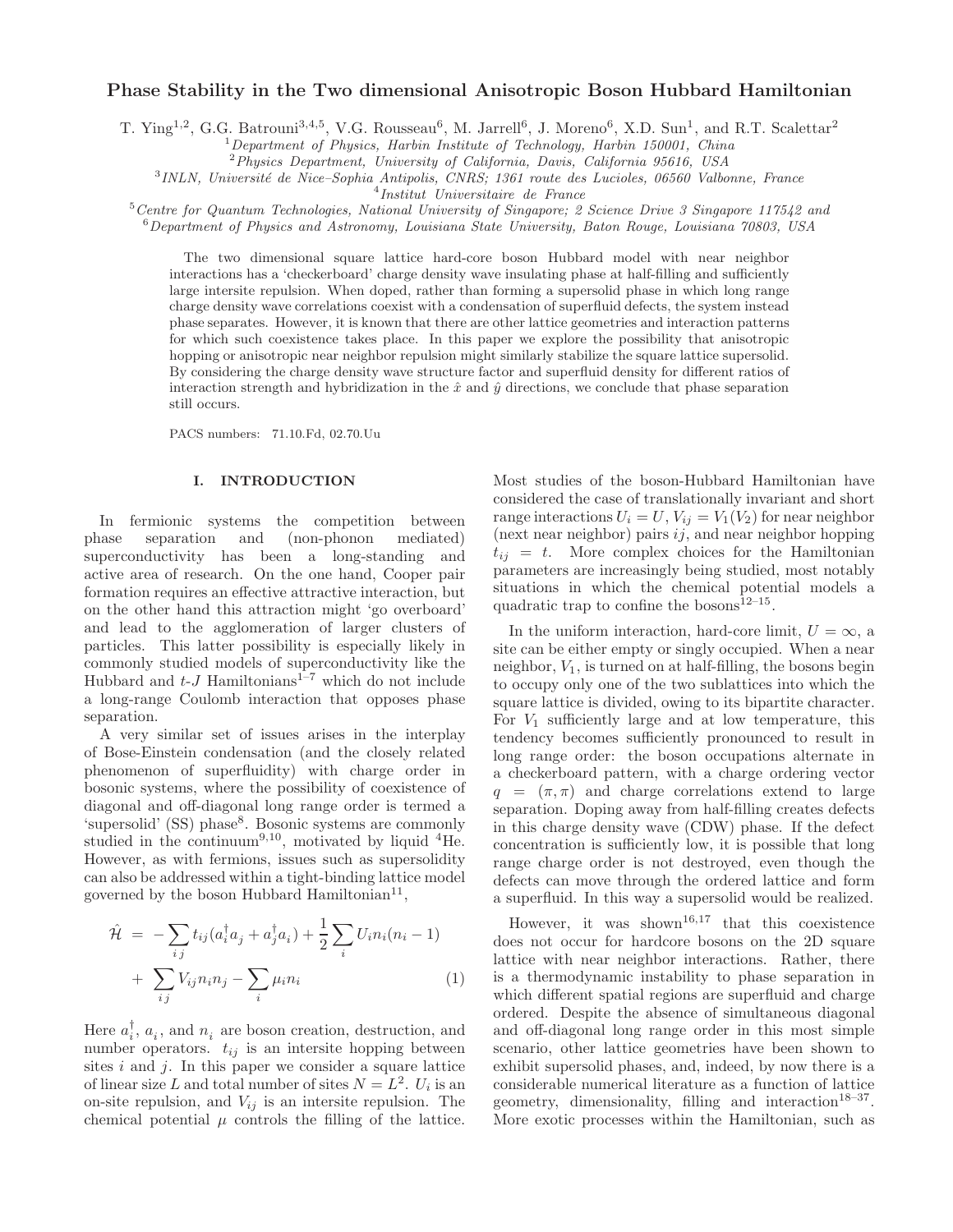2

ring exchange, are also known to play a potential role in supersolidity<sup>38,39</sup>.

One of the lines of investigation into supersolidity has pursued the effect of anisotropy. Thus, although the checkerboard supersolid with  $q = (\pi, \pi)$  ordering wavevector is unstable, it was also shown that a striped supersolid is stable<sup>17</sup>. Such a phase is caused by a nextnear neighbor interaction  $V_2$  which drives charge order at wavevector  $q = (\pi, 0)$  or  $(0, \pi)$  which is then doped to allow for mobile defects. In this case the underlying Hamiltonian is isotropic, but a spontaneous breaking of the  $Z_2$  symmetry associated with order along the  $\hat{x}$  or  $\hat{y}$ directions occurs. Recent studies have also shown that symmetry breaking in the Hamiltonian itself can give rise to striped supersolids. In particular, Chan et  $al^{40}$  argued that an attractive interaction in one spatial direction and a repulsive interaction in the other will cause supersolid formation.

These known instances of stability of the striped supersolid, as well as the general delicacy of the energy balance involved in whether phase separation occurs or not<sup>6</sup> , suggest that a checkerboard supersolid might be stabilized by anisotropic hoppings  $t_x \neq t_y$  or interactions  $V_x \neq V_y$  in the  $\hat{x}$  and  $\hat{y}$  directions. This is the topic of the present paper. Stable supersolid phases have already been found for soft-core bosons in one, two and three dimensions<sup>22,23,36,37,41</sup>. When the contact repulsion,  $U$ , is large compared to the near neighbor interaction,  $V_1$ , (the mean field value is  $U > 4V_1$  in two dimensions), the system behaves as in the hard core case and phase separates when doped away from half filling. When  $V_1$ dominates,  $U < 4V_1$ , and the system is doped above half filling, the extra bosons will go on already occupied sites. These doubly occupied defects then delocalize and yield a supersolid phase. On the other hand, if the system is doped below half-filling, it will typically undergo phase separation. Remarkably, however, there is a very narrow parameter range where the system will become supersolid when doped below half filling<sup>36,37</sup>. This history of successful searches for supersolidity in soft-core models prompts us to focus here on the hardcore case.

After introducing our Quantum Monte Carlo methodology and the observables used to characterize the phases, we show results indicating that supersolids do not emerge from a checkerboard charge ordered pattern driven by near-neighbor interactions, even when those interactions or the hoppings are made anisotropic. The dependences of the superfluid density  $\rho_s$  and the CDW structure factor  $S(q)$  on  $V_{1x}/V_{1y}$  and  $t_x/t_y$  are calculated.

#### II. METHODOLOGY

Our computational approach is the stochastic Green function (SGF) approach<sup>42–44</sup>. SGF is a finite temperature Quantum Monte Carlo algorithm which

works in continuous imaginary time (avoiding the need to extrapolate to zero discretization mesh of the inverse temperature  $\beta$ ). Here we use a recent new formulation of the method which includes global space-time updates $45$ to explore phase space efficiently and to sample the winding and hence superfluid density. We use a canonical formulation which allows us to work with fixed particle number, although the method can also be implemented in the grand canonical ensemble. Note that even within a canonical implementation, it is still possible to obtain the chemical potential as a finite difference of ground state energies at adjacent particle numbers,  $\mu(n)$  =  $E_0(n+1) - E_0(n)$ .

We will characterize the phases of the Hamiltonian Eq. 1 by examining the energy,  $E = \langle H \rangle$  and also the superfluid density  $\rho_s$  and CDW structure factor  $S(q)$ . The superfluid density is obtained using the procedure described by Pollock and Ceperley<sup>9</sup>, in which  $\rho_s$  is expressed in terms of the winding W of bosonic world lines across a lattice edge.

$$
\rho_{sx} = \frac{\langle W_x^2 \rangle}{2\beta t_x} \qquad \qquad \rho_{sy} = \frac{\langle W_y^2 \rangle}{2\beta t_y} \tag{2}
$$

Here we have allowed for the possibilty of inequivalent spatial directions, and measure the  $x$  and  $y$  superfluid densities separately.

The CDW structure factor is the Fourier transform of the density-density correlation function.

$$
S(q) = \frac{1}{N^2} \sum_{jl} e^{iq \cdot l} \langle n_j n_{j+l} \rangle \tag{3}
$$

Here  $N$  is the number of sites. In order to establish long range order, both  $\rho_s$  and  $S(q)$  must be extrapolated to the  $N \to \infty$  limit via finite size scaling.

The choice of how to compare anisotropic lattices with isotropic ones is somewhat arbitrary. Here we have chosen to keep  $t_x + t_y$  fixed as we vary  $t_x$  away from  $t_y$ , rather than, for example, fixing  $t_y$  and reducing  $t_x$ to zero. Our rationale is that this preserves the overall noninteracting bandwidth  $W = 4(t_x + t_y)$ . Similarly, when we vary the interactions we do so by fixing the sum  $V_{1x} + V_{1y}$ . The motivation behind this choice is that in the strong coupling limit the energy cost to add a particle to a perfect checkerboard solid,  $2(V_{1x} + V_{1y})$  is preserved. That is, the "base of the insulating lobes"<sup>11</sup> at  $t = 0$  is the same for all degrees of anisotropy.

#### III. RESULTS

#### A. Interaction Anisotropy

We begin by considering  $t_x = t_y$  but  $V_{1x} \neq V_{1y}$ . Figure 1 shows the checkerboard structure factor  $S(\pi, \pi)$ and superfluid density  $\rho_s$  as functions of filling  $\rho$ . In Figure 1(a),  $S(\pi, \pi)$  is robust to anisotropy, declining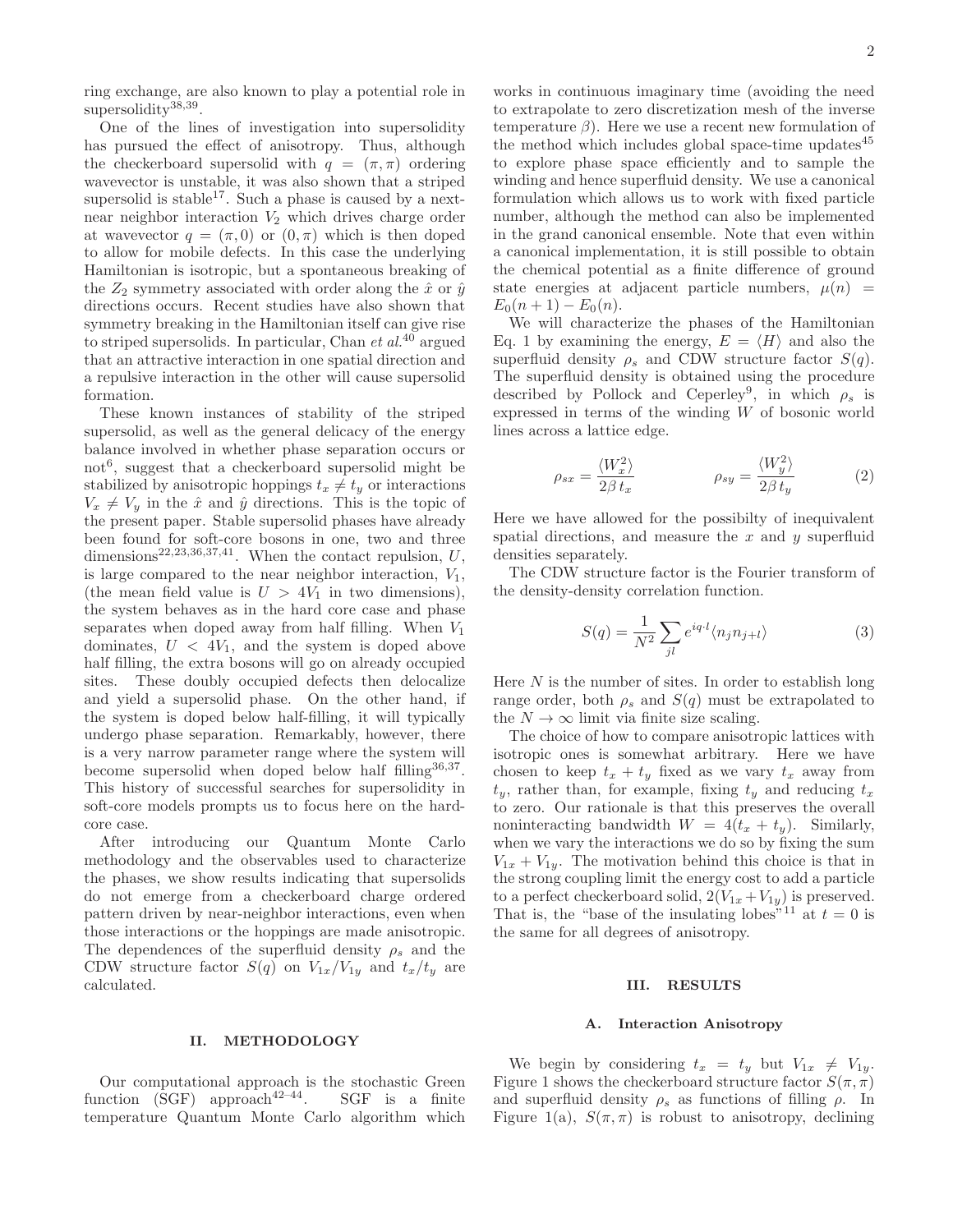

FIG. 1: (Color online) Checkerboard structure factor (a) and superfluid density (b) as functions of filling, comparing anisotropic near neighbor interaction strengths  $V_{1x}$ ,  $V_{1y}$  with isotropic ones.  $S(\pi, \pi)$  is relatively unaffected by shifting  $V_{1x}$  away from  $V_{1y}$ : the data for  $V_{1x} = 1, V_{1y} = 5$  declines somewhat more rapidly with doping away from  $\rho = 1$  but looks qualitatively quite similar. Only when  $V_{1x} = 0$  does the structure factor change behavior significantly. Similar remarks apply to the superfluid density. Superflow  $\rho_{su}$  in the  $\hat{y}$  direction is larger than that in the  $\hat{x}$  direction. Most data are for 8x8 lattices at  $\beta = 16$ , but lines without symbols are for 16x16 lattices at  $\beta = 32$  and show that finite spatial lattice and temperature effects are minimal. Here and in subsequent figures error bars are smaller than the symbol size and hence are not shown.

only modestly from its value at  $V_{1x} = 3, V_{1y} = 3$  to its value at  $V_{1x} = 1, V_{1y} = 5$ . However, when  $V_{1x} = 0$ ,  $S(\pi, \pi)$  is greatly altered. In this limit, if the hopping t is neglected, the lattice decomposes into independent chains each with density order at  $q_y = \pi$  but arbitrary  $q_x$ . Figure 1 indicates that nonzero  $V_{1x}$  locks these chains into place spatially (selecting out  $q_x = \pi$  as well). This is likely due to the enhanced kinetic energy when hard core bosons in one chain find empty sites on neighboring chains. This robustness of checkerboard order in the  $V_{1x} = 0$  limit is confined to  $\rho = 0.5$ . The structure factor falls off much more abruptly with doping than when  $V_{1x}$ remains nonzero.

The behavior of  $\rho_s$  in Figure 1(b) is also largely unaffected by anisotropy. The largest change is an enhancement of  $\rho_s$  in the vicinity of the insulating solid phase at half-filling. Surprisingly, the details of the choice of interaction strength become unimportant at low density (and high density due to particle-hole symmetry). The x and y components of the superfluid response,  $\rho_{sx}$ and  $\rho_{sy}$ , have the same qualitative dependence on density  $\rho$ , although for the largest anisotropy  $V_{1x} = 0$ ,  $\rho_{sy}$  is



FIG. 2: (Color online) (a)  $S(\pi, \pi)$  vs  $V_{1x}/V_{1y}$  at half-filling  $\rho = 0.5$  and lightly doped  $\rho = 15/32$ . The sum  $V_{1x} + V_{1y} = 6$ is fixed. The flatness of the data except in the vicinity of  $V_{1x}/V_{1y} = 0$  emphasizes the minor effects of anisotropic interations, especially at half-filling. (b)  $\rho_{sx}$  and  $\rho_{sy}$  vs  $V_{1x}/V_{1y}$  at the same two densities. The system is insulating for  $\rho = 0.5$  except strictly in the  $V_{1x} = 0$  limit. In the doped case,  $\rho_{sx}$  shows little change with anisotropy, while  $\rho_{sy}$  increases sharply near  $V_{1x} = 0$ . Spatial lattice size is 8x8 and inverse temperature  $\beta = 16$ .

roughly twice  $\rho_{sx}$  for all densities. A precise picture of the interplay of the anisotropies in charge correlations and superfluidity is not clear. Since  $V_{1x} \ll V_{1y}$  it is more likely that  $\hat{x}$  neighbors will both be occupied (or empty) than  $\hat{y}$  neighbors. Strings of adjacent occupied sites of hard-core bosons would seemingly block motion perpendicular to them (and hence suppress  $\rho_{su}$ ). Meanwhile, strings of adjacent empty sites would offer channels for an enhanced  $\rho_{sy}$ . A complicating feature of any attempt to build such a 'blocking/channel' picture is the fact that while the hard-core nature of the bosons completely precludes certain types of motion, the strong  $V_{1y}$  interactions will also profoundly affect the pattern of bosonic flow. The small non-zero value of  $\rho_{sy}$  at  $V_{1x} = 0$ and half-filling is a finite lattice effect. (See Fig. 4.)

The detailed evolution of the CDW structure factor and superfluid densities with interaction anisotropy  $V_{1x}/V_{1y}$  is given in Fig. 2. Panel (a) emphasizes that  $S(\pi, \pi)$  is generally robust to anisotropy at half-filling  $\rho = 0.5$ , but can change dramatically for sufficiently small  $V_{1x}/V_{1y}$  when the system is (slightly) doped to  $\rho = 15/32$ . Panel (b) indicates similarly that  $\rho_s$  is much more affected by anisotropy in the presence of vacancies. Bosons flow more freely in the direction perpendicular to that for which the repulsive interaction is smaller. This probably represents the low energy cost of lines of bosons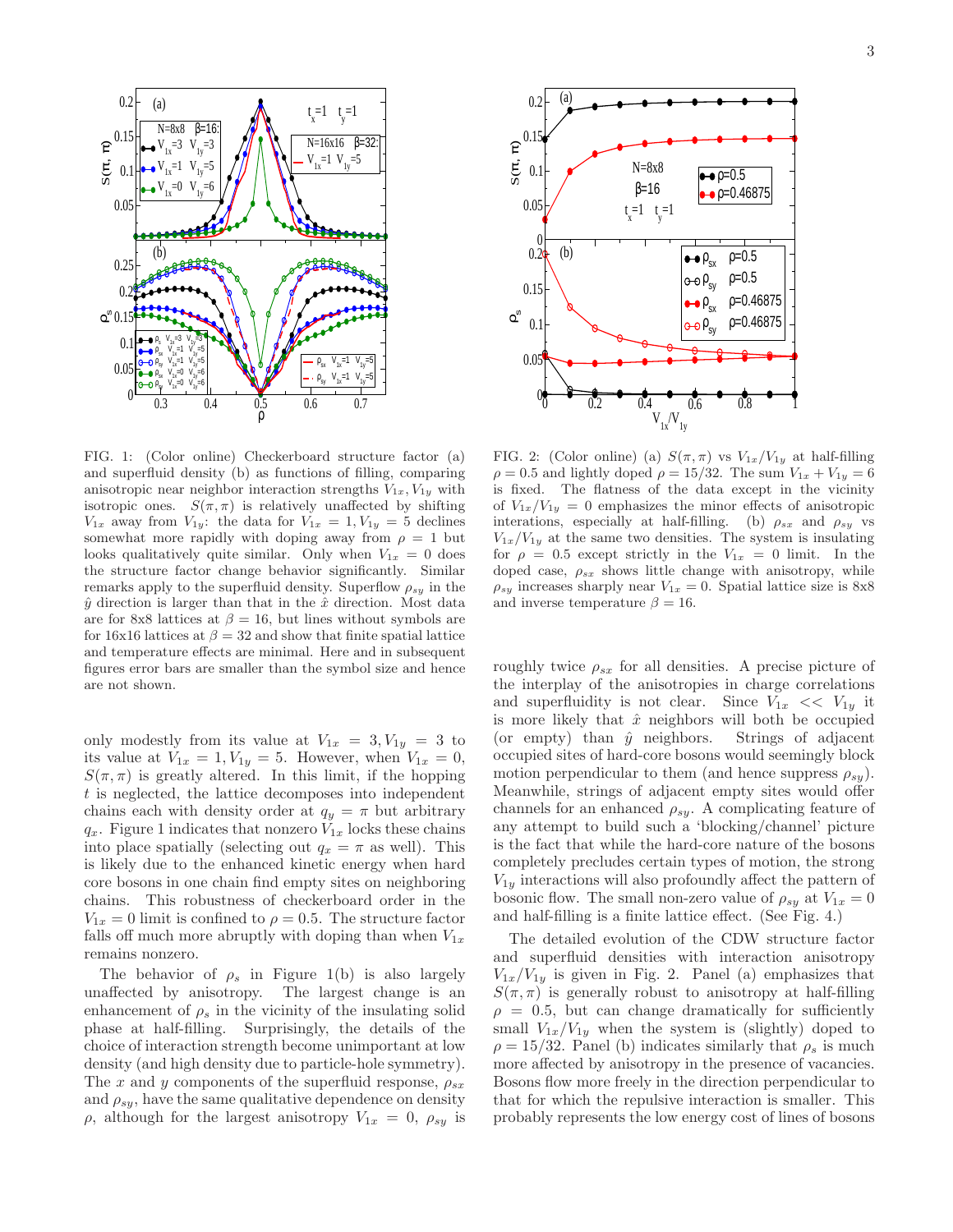

FIG. 3: (Color online)The temperature dependence of (a) structure factor  $S(\pi, \pi)$  and (b) superfluid density  $\rho_s$ (averaged over the  $\hat{x}$  and  $\hat{y}$  directions) are shown. We see that for  $\beta \geq 10$ , these quantities take their ground state values for the parameters we are using.

which have strong charge ordering in the  $\hat{y}$  direction slipping past each other due to the minimal energy cost in  $V_{1x}$ . Of course such a picture is a bit naive in the present case when the system undergoes phase separation and consists of a mixture of superfluid and CDW regions.

Figure 1(a,b) contained some comparison of data on different lattice sizes. Fig. 3 and Fig. 4 show the effects of temperature  $T = 1/\beta$  and L more systematically. Fig. 3 establishes that the system is in the ground state when  $\beta \approx 10$ , validating the choice of  $\beta = 16$  used to access the ground state in Fig. 1. The approach to the low temperature limit is somewhat more gradual in the extreme anisotropic case  $V_{1x} = 0$ . Fig. 4 allows an extrapolation to the thermodynamic limit  $1/L \rightarrow 0$ . As at half-filling, for a doping  $\rho = 15/32$  the CDW structure factor  $S(\pi, \pi)$  is nonzero at large L. Further doping to  $\rho = 13/32$  destroys long range density order. The anisotropic system is more sensitive to doping than when  $V_{1x} = V_{1y}$ .

Figures 1, 3, 4 establish the possibility of a supersolid phase: Non-zero  $\rho_s$  coexists with large  $S(\pi, \pi)$  in the vicinity of half-filling. However, it is necessary to distinguish a true supersolid phase, in which these orders coexist as a single stable thermodynamic phase, from a lattice in which both orders are present at separate spatial locations. This phase separation is most easily detected by looking for an anomalous negative curvature,  $d^2E/d\rho^2 < 0$ , in the thermodynamics. Figure 5 shows that such negative curvature is present just below  $\rho =$ 0.5, unless  $V_{1x} = 0$ .

The jump in slope  $\mu = dE/d\rho$  at  $\rho = 0.5$  is the charge



FIG. 4: (Color online)The lattice size dependences of (a) structure factor  $S(\pi, \pi)$  and (b) superfluid density  $\rho_s$  are shown. Solid circles are the isotropic case  $V_{1x} = V_{1y} = 3$ . The system retains checkerboard CDW order when the doping is small ( $\rho = 15/32$ ) but not for  $\rho = 13/32$ . Open squares are the extreme anisotropic case  $V_{1x} = 0$ . In that case there is order only at half-filling.  $\rho_s$  is larger when the interactions are anisotropic, but the finite size scaling indicates that it still vanishes at half-filling in the thermodynamic limit even when  $V_{1x} = 0.$ 



FIG. 5: (Color online) Energy  $E$  as a function of density  $\rho$  exhibits the characteristic signal of phase separation  $\frac{d^2E}{d\rho^2}$  < 0 as long as  $V_{1x}$  remains non-zero. The kinks at half-filling imply an abrupt jump in chemical potential, that is, the presence of a non-zero charge gap.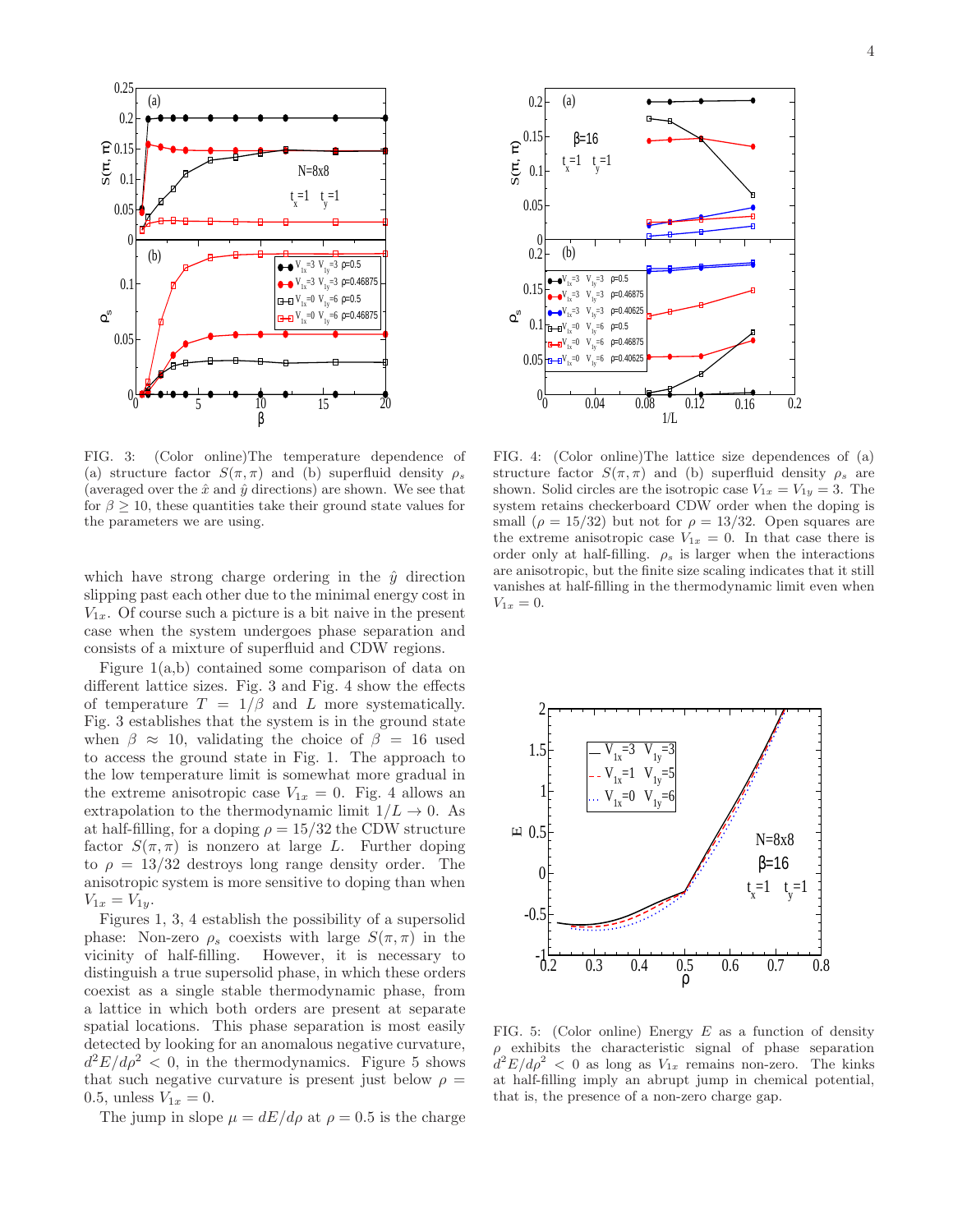



FIG. 6: (Color online) Phase separation is indicated by a chemical potential  $\mu$  which decreases as  $\rho$  approaches  $\rho = 0.5$ from below. This phenomenon, previously established in the isotropic case, is still present with anisotropy, except in the extreme limiting case  $V_{1x} = 0$ . Results for 8x8 lattices at  $β = 16$  and 16x16 lattices at  $β = 32$  show finite-size and finite temperature effects are negligible both for the size of the Mott gap and the negative curvature (phase separation).

gap  $\Delta_c$ . Figure 6 shows the density  $\rho$  as a function of chemical potential  $\mu$ . The kink at half-filling in Fig. 5 is reflected in a plateau in the density. As commented earlier, fixing  $V_{1x} + V_{1y}$  makes the length of this plateau  $\Delta_c = 2(V_{1x} + V_{1y})$  the same for all degrees of anisotropy in the strong coupling  $(t \to 0)$  limit. Figure 6 indicates that finite hopping  $t = 1$  reduces  $\Delta_c$  from the  $t = 0$  value  $\Delta_c = 12$  to  $\Delta_c \sim 8$ . There is only a relatively small reduction in  $\Delta_c$  going from  $V_{1x} = V_{1y} = 3$  to  $V_{1x} =$  $1, V_{1y} = 5$ . Setting  $V_{1x} = 0$ , however, reduces the gap to  $\Delta_c \sim 4$ .

In Fig. 6 the signature of phase separation is made more evident, in the form of a double valued dependence of density on chemical potential  $\mu = dE/d\rho$ . In other words, the chemical potential  $\mu$  is not a monotonically increasing function of density  $\rho$ . The usual Maxwell construction can be used to ascertain the relative sizes of the superfluid and solid regions in this situation. The instability of the checkerboard supersolid in the isotropic case is known<sup>17</sup>. Figures 5 and 6 establish that this instability persists in the anisotropic case, except in the extreme case of vanishing interchain interaction,  $V_{1x} = 0$ . However, as seen in Fig. 1, the structure factor falls off rapidly with doping in this situation, so that long range density (solid) order is no longer present. Thus the absence of phase separation does not imply the existence of a supersolid.

Figure 7 shows the individual components of the

FIG. 7: (Color online) Kinetic, potential, and total energies as functions of the filling  $\rho$ . The kinetic energy is minimized (in absolute value) at half-filling, as expected for an insulating solid. Phase separation appears to be driven primarily by the density dependence of the potential energy, whose decrease from a maximum at  $\rho \approx 0.43$  results in the negative curvature in the total energy.

energy. At  $\rho = 0.5$  the system is in an insulating checkerboard solid phase, and has a corresponding minimum in the absolute value of the kinetic energy. The potential energy at first increases from the low density limit, reflecting the increased likelihood of adjacently occupied sites. At  $\rho \approx 0.43$ , however, the potential energy decreases, despite a rising number of particles. Presumably this reflects the onset of density order: a coherent pattern of occupation in which adjacent sites are rarely occupied. Evidently, the decrease of  $\langle n_i n_j \rangle$ for near neighbor sites  $ij$  associated with solid formation overwhelms the 'trivial' increase  $\langle n_i n_j \rangle \propto \langle n_i \rangle \langle n_j \rangle$ expected for noninteracting bosons.

#### B. Hopping Anisotropy

Having explored the possibility of supersolids caused by anisotropy in the near neighbor interaction we turn to the analogous question when  $t_x \neq t_y$ . Figure 8 shows the checkerboard structure factor  $S(\pi, \pi)$  and superfluid densities  $\rho_{sx}$  and  $\rho_{sy}$  in the  $\hat{x}$  and  $\hat{y}$  directions. The structure factor is peaked at half-filling but remains relatively large in some interval surrounding that density. In general  $\rho_{sx} > \rho_{sy}$ , the superflow in the  $\hat{x}$  direction shows a dip at fillings  $\rho = 3/8$  and  $\rho = 5/8$ . This dip becomes more pronounced as the hopping anisotropy increases. We will address this issue, which requires some challenging QMC simulations and which is not directly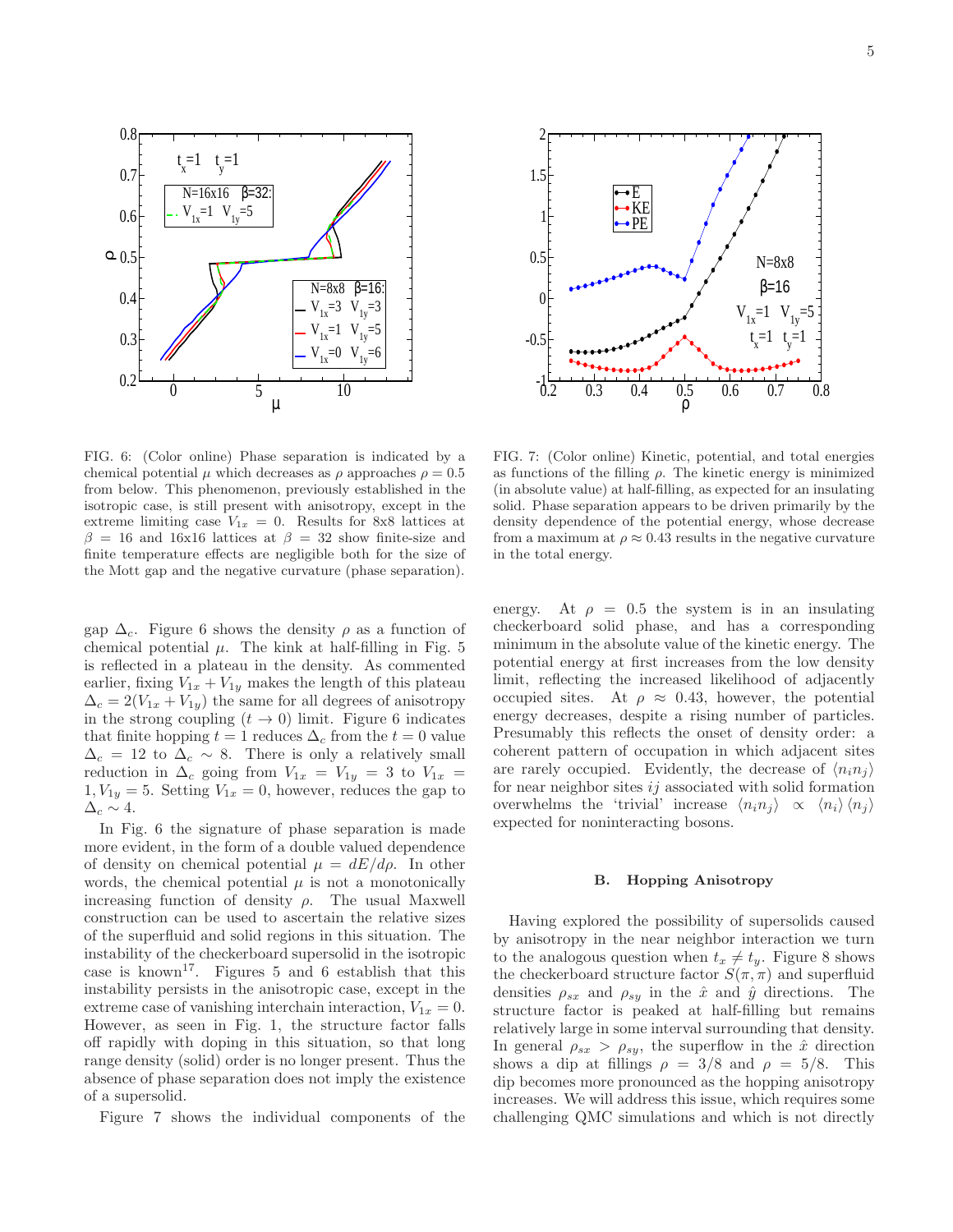

FIG. 8: (Color online) Checkerboard structure factor  $S(\pi, \pi)$ (top), along with superfluid densities  $\rho_{sx}$  and  $\rho_{sy}$  in the  $\hat{x}$ and  $\hat{y}$  directions (bottom).  $S(\pi, \pi)$  is large in the vicinity of half-filling and decreases with doping. It is almost unchanged by hopping anisotropy. The superfluid density vanishes at half-filling, and rises with doping. Beginning with  $\rho_{sx} = \rho_{sy}$ for  $t_x = t_y$ , the superfluid density in the  $\hat{x}$  direction shifts upward, and that in the  $\hat{y}$  direction downward, as  $t_x/t_y$ decreases. Results for 16x16 lattices at  $\beta = 32$  show that finite spatial lattice and temperature effects are minimal. For the largest hopping anisotropy,  $\rho_{sx}$  has a dip at fillings  $\rho = 3/8, 5/8$ . This will be discussed in a subsequent work.

related to the questions being addressed here $^{46}$ , in a later paper.

The thermodynamics, shown in  $E(\rho)$  (Fig. 9) and  $\rho(\mu)$ (Fig. 10) show some features similar to those seen in the anisotropic interaction case.  $E(\rho)$  exhibits a kink at  $\rho =$ 0.5 indicating a jump in the chemical potential and hence a charge gap, and also negative curvature near  $\rho = 0.5$ suggesting phase separation.  $\rho(\mu)$  demonstrates these features even more directly. The gap (plateau in  $\rho(\mu)$ ) is unchanged even for a case when the ratio of hoppings is altered by a factor of three from  $t_x/t_y = 1$  to  $t_x/t_y = 1/3$ . This is in contrast to interaction anisotropy to which the gap is more sensitive (Figure 6).

Figure 11 provides quantitative detail on the evolution of the CDW structure factor and superfluid densities with hopping anisotropy. For both densities, the data for  $S(\pi, \pi)$  are quite flat over the range shown,  $1/3$  <  $t_x/t_y < 1$ . The superfluid densities, especially in the  $\hat{x}$ direction show significant quantitative evolution<sup>48</sup>, but qualitatively they are unchanged, indicating superfluid behavior for density  $\rho = 15/32$  and insulating behavior for half-filling  $\rho = 1/2$ .



FIG. 9: (Color online) Energy  $E(\rho)$  for three different hopping anisotropies. All have the kink which signals the Mott gap, and also negative curvature (phase separation) in the vicinity of half-filling.



FIG. 10: (Color online) Dependence of filling on chemical potential  $\rho(\mu)$ , extracted from energy data of Fig. 9. At halffilling, a plateau in  $\rho(\mu)$  signals the charge-ordered insulator, with adjacent densities showing a thermodynamic instability to phase separation. Data for 16x16 lattices at  $\beta = 32$ show that finite spatial lattice and temperature effects are minimal both for the size of the Mott gap and the negative curvature. The charge gap and negative curvature are largely independent of the degree of hopping anisotropy, even though  $t_{1y}/t_{1x} = 3$  is fairly large. Some of this invariance is due to our choice  $t_{1x} + t_{1y} = 2$ , which keeps the noninteracting bandwidth fixed.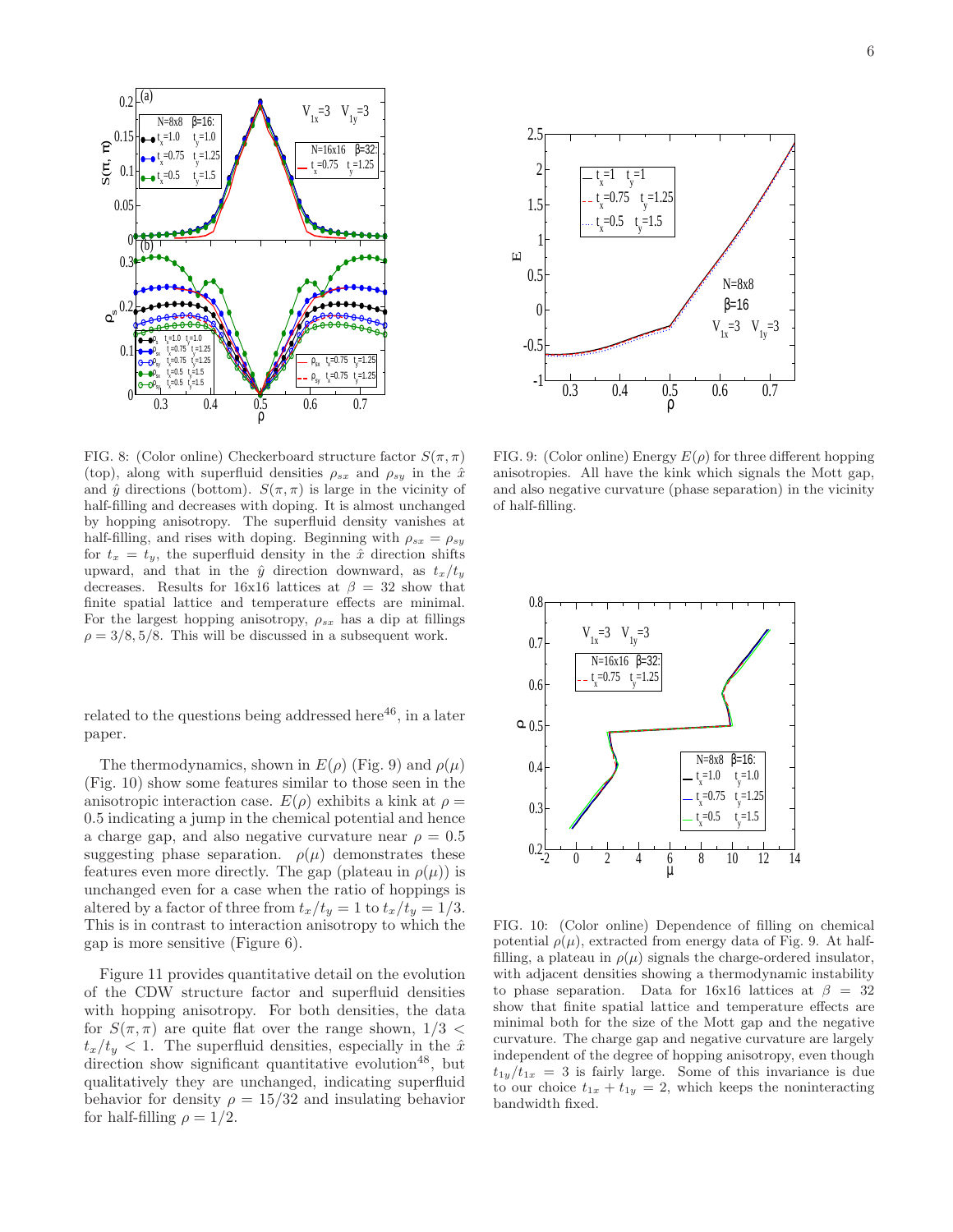

FIG. 11: (Color online) (a):  $S(\pi, \pi)$  vs  $t_x/t_y$  at  $\rho = 0.5$ and  $\rho = 15/32$ . The structure factor is even less sensitive to hopping anisotropy than to interaction anisotropy, as might perhaps be expected since charge order is directly driven by V as opposed to t. (b):  $\rho_{sx}$  and  $\rho_{sy}$  vs  $t_x/t_y$  at  $\rho = 0.5$  and  $\rho = 15/32$ . The sum  $t_x + t_y = 2$  for all data here.

#### IV. CONCLUSIONS

The simultaneous presence of diagonal and off-diagonal long range order, as opposed to a transition between distinct ordered phases, is by now well-established in many bosonic models. In this paper we have shown that this coexistence is thermodynamically unstable in a broad range of square lattice hard-core Hamiltonians with near neighbor interactions and hopping parameters which break  $x-y$  symmetry. Although our results are for choices in which only hopping or interactions are anisotropic, we have also studied a few cases where  $x/y$  symmetry is broken in both terms<sup>49</sup>. These more complex situations also exhibited phase separation as opposed to supersolidity. Of course, we cannot exclude the possibility that a supersolid is stable in some other choice of parameter values.

The motivation for studying such situations is to gain a more complete understanding of the interplay between real space particle arrangements and superflow in quantum systems. For strongly correlated fermions, this is a central puzzle of unconventional superconductivity: Do antiferromagnetic (AF) and charge order (stripes) compete or coexist with pairing? These issues arise not only in cuprate materials, which have AF ordering at  $q = (\pi, \pi)$  but also in the more recently discovered ironpnictides whose magnetic ordering is at  $q = (0, \pi)$ : AF in one direction and ferromagnetic in the other.

Since bosonic systems are more simple to study computationally than fermionic ones, it would be interesting to extend the present work to 'spin-1/2'  $bosons<sup>47</sup>$  where one might have the analogs of both spin and charge order along with the possibility of superfluidity.

This work was supported by: the National Key Basic Research Program of China Grant No. 2013CB328702; a CNRS-UC Davis EPOCAL LIA joint research grant; by NSF-PIF-1005503; DOE SSAAP DE-NA0001842-0; DOE SciDAC Grant No. DE-FC02-06ER25792 and NSF OISE-0952300. We thank B. Brummels for useful input.